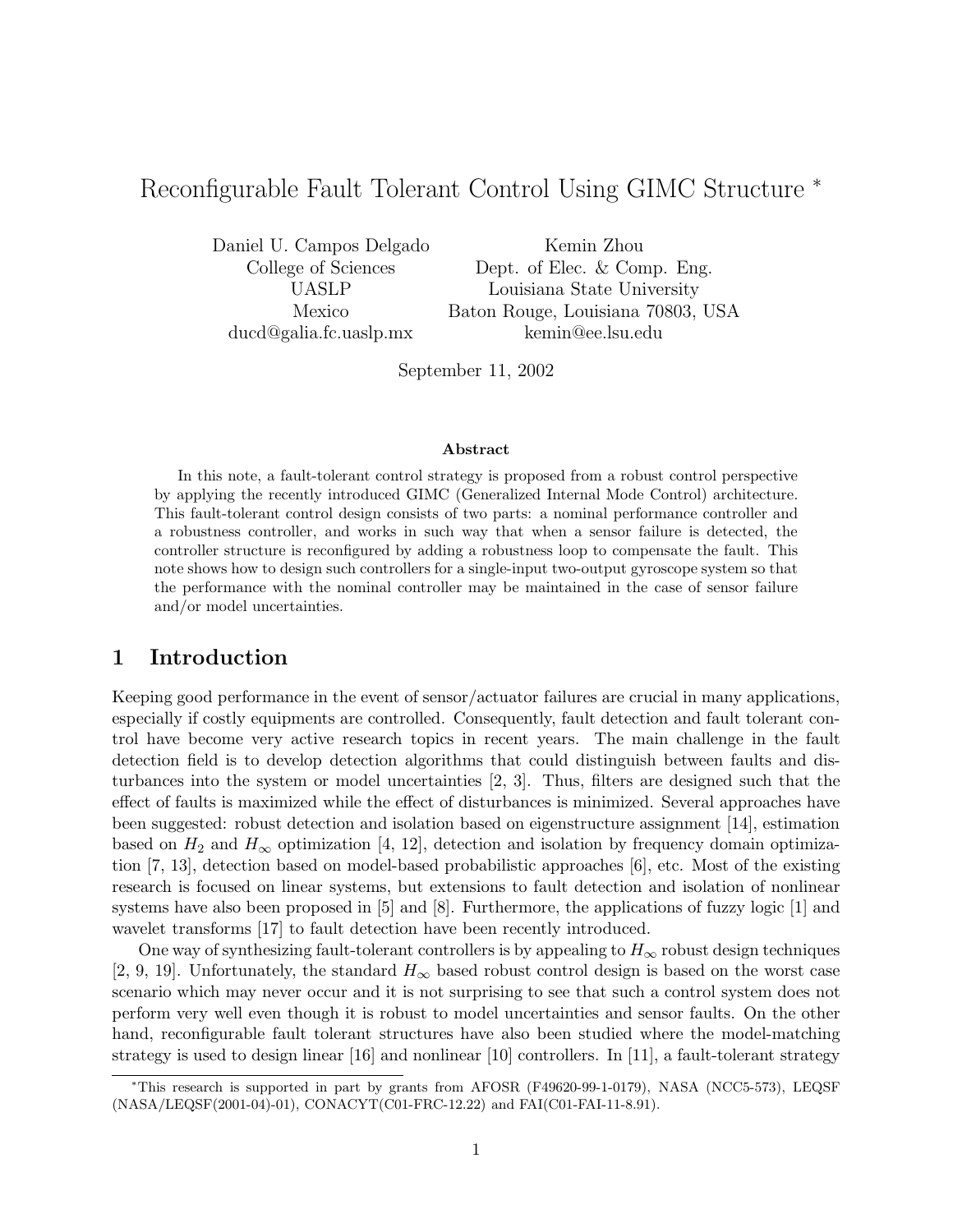was suggested based on actuator and sensor fault compensations for a winding machine. The problem of adaptive compensation for actuator failures was recently addressed in [15].

Motivated from the design limitations of  $H_{\infty}$  techniques, one of the authors has recently introduced a new controller architecture in [18], called Generalized Internal Model Control (GIMC), which can overcome the classical conflict between performance and robustness in the traditional feedback framework. This controller architecture uses the well-known Youla controller parameterization in a completely different way. First of all, a high performance controller, say  $K_0$ , can be designed using any standard method, and then a robustification controller, say Q, can be designed to guarantee robust stability and performance using any robust control techniques. The feedback control system will be solely controlled by the high performance controller  $K_0$  in the normal case and the robustification controller Q will only be active when there is a sensor fault or external disturbances. In this paper, we shall test this GIMC control strategy on a gyroscope experiment in our lab.

The paper is organized as follows. Section 2 describes the philosophy behind the GIMC architecture. The details about the fault compensation strategy are shown in Section 3. Section 4 gives a description of the setup of the gyroscope experiment. In section 5, the GIMC controller is designed and implemented for the gyroscope experiment. Both numerical simulation and experimental results are reported. Section 6 gives some concluding remarks.

# **2 GIMC for Fault Tolerant Control**

Let  $P_0$  be a nominal model of the linear plant P and  $K_0$  be a linear stabilizing controller for  $P_0$ . Suppose that  $K_0$  and  $P_0$  have the following coprime factorizations

$$
K_0 = \tilde{V}^{-1}\tilde{U}, \quad P_0 = \tilde{M}^{-1}\tilde{N}.
$$

Then every controller  $K_0$  that internally stabilizes  $P_0$  can be written in the following form:

$$
K = (\tilde{V} - Q\tilde{N})^{-1}(\tilde{U} + Q\tilde{M})
$$

for some  $Q \in H_{\infty}$  such that  $\det(\tilde{V}(\infty) - Q(\infty)\tilde{N}(\infty)) \neq 0$ , see [19].



Figure 1: Generalized internal model (GIMC) control structure.

A new implementation of the controller parameterization called Generalized Internal Mode Control (GIMC) is proposed in [18] as shown in Figure 1. Note that

$$
r(s) = \tilde{N}(s)u(s) - \tilde{M}(s)y(s)
$$

Hence  $r$  is the error between the estimated output and the true output of the system (residual signal) [2]. Thus  $r = 0$  if there is no model uncertainties, external disturbances or faults and then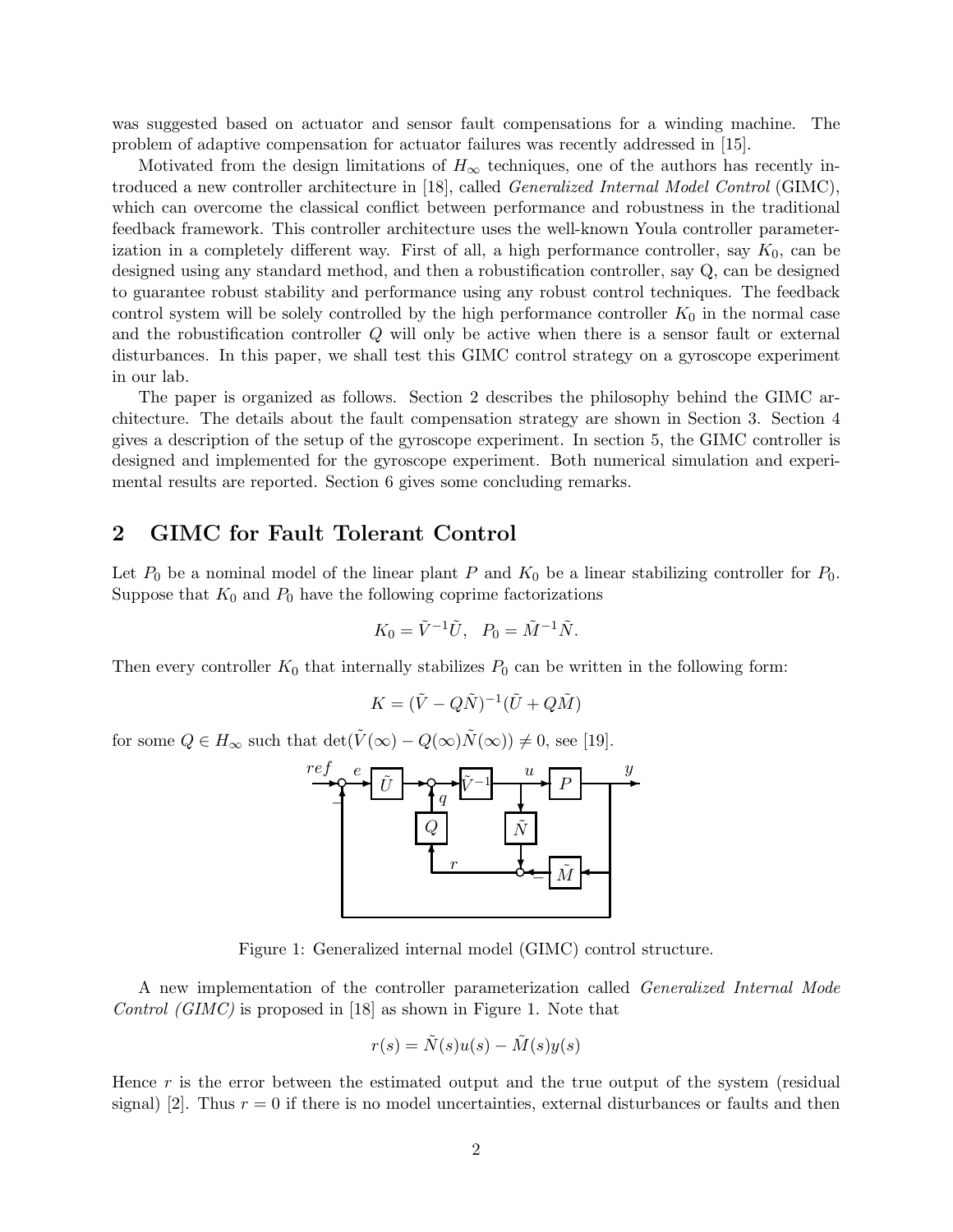

Figure 2: GIMC structure with failure detector.

the control system will be solely controlled by the high performance controller  $K_0 = \tilde{V}^{-1}\tilde{U}$ . On the other hand, the robustification controller Q will only be active when  $r \neq 0$ , i.e., there are either model uncertainties or external disturbances or sensor/actuator faults.

Since the signal r represents the estimated output error (residual), this signal contains valuable information in case of a sensor failure. Consequently, in order to have the exact nominal performance in case of no-failure, r could be monitored to detect a sensor or actuator failure and then activate the robustness loop, i.e. switch on the signal  $q$ . Thus, the GIMC structure can also be implemented as shown in Figure 2. This will improve the performance of the overall GIMC structure, since there is no degradation of nominal performance in order to improve robustness.

### **3 Fault Compensation**

In general, the sensor and actuator faults can be modeled in a multiplicative form

$$
\hat{y}(s) = [I + \Delta_s]y(s)
$$
  

$$
\hat{u}(s) = [I + \Delta_a]u(s)
$$

where  $\Delta_s$ ,  $\Delta_a \in H_\infty$  represent the sensor and actuator perturbations due to the faults. Consequently, if these terms are appended to the nominal plant  $P_0$ , then the faulted input-output mapping  $P(s)$  can be represented as

$$
P(s) = P_0[I + \Delta_a] \quad \text{(actuator fault)}
$$
  
\n
$$
P(s) = [I + \Delta_s]P_0 \quad \text{(sensor fault)}
$$
\n(1)

Thus the sensor or actuator fault can be modeled as model uncertainties. As a result, we consider the following general class of uncertain models

$$
P = P_0 + W_1 \Delta W_2 \tag{2}
$$

where  $P_0$  is the nominal plant,  $\Delta \in H_{\infty}$  is an uncertainty block such that  $\|\Delta\|_{\infty} \leq 1$ ,  $W_1$  and  $W_2$  are uncertainty weights such that P and  $P_0$  have the same number of unstable poles for all allowable  $\Delta$ . For example,  $P = (I + \Delta)P_0$  with  $W_1 = P_0$  and  $W_2 = I$  may represent the sensor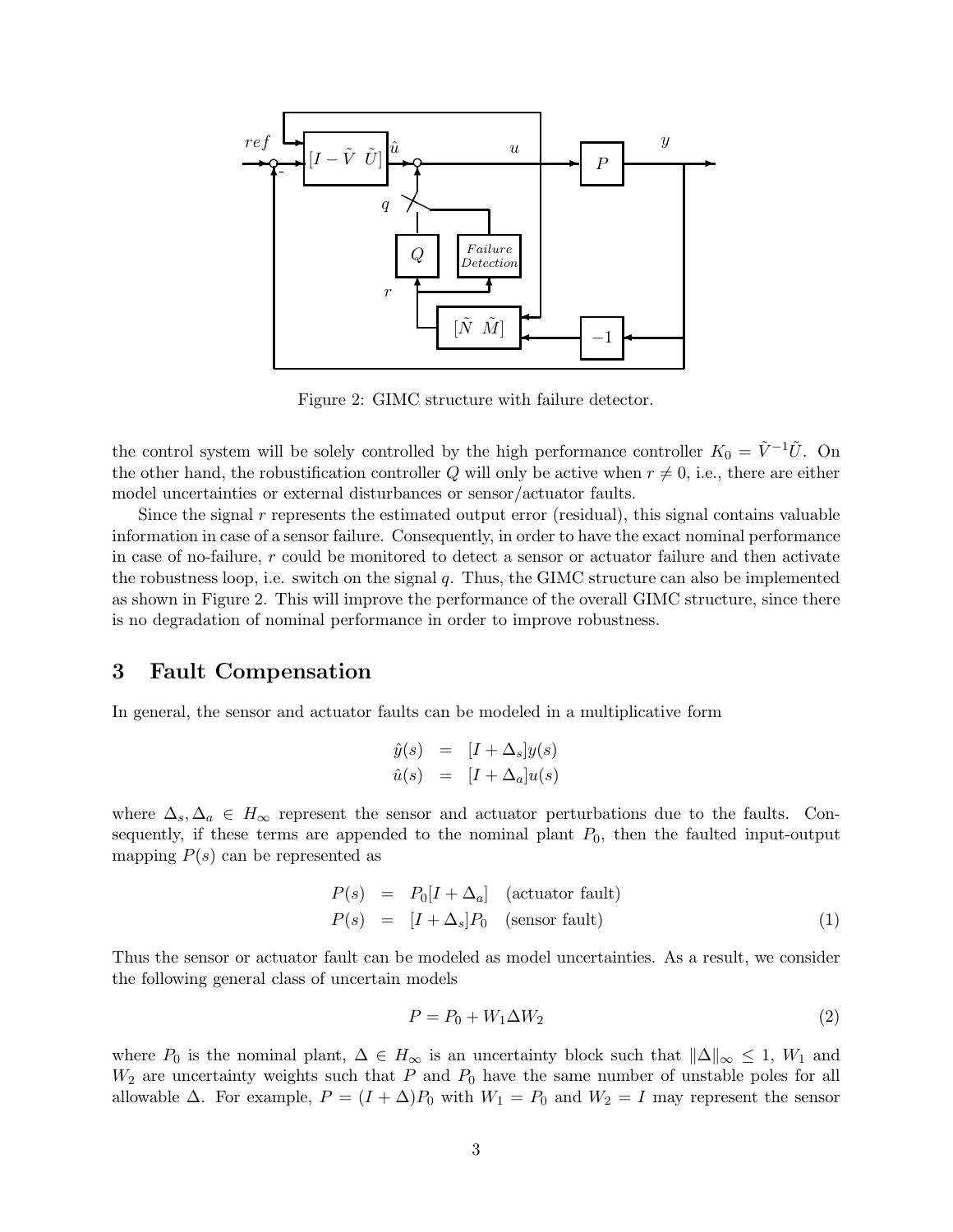failures with  $\Delta = -I$  characterizing the lack of all sensor measurements and  $P = P_0(I + \Delta)$ with  $W_1 = I$  and  $W_2 = P_0$  may represent actuator failures. Note that with this formulation, disturbances could also be considered as faults. However, it is assumed that the fault detection scheme can distinguish between disturbances and actual faults. In fact, this is feasible if some knowledge about the frequency information of the faults and external disturbances is previously known [7, 13].

We shall consider a basic robustness requirement in this paper, i.e. the closed-loop stability. Hence our objective is to design Q to maximize the failure tolerance in the closed-loop system, i.e.

$$
\min_{Q} \|T_{zw}\|_{\infty} \tag{3}
$$

where  $T_{zw}$  is the closed-loop transfer function from signals w to z, see Figure 3. Fortunately, this problem has an obvious answer if  $P_0 \in H_\infty$ .



Figure 3: GIMC Architecture with Uncertain Plant.

**Theorem 1** Suppose  $W_1, W_2 \in H_\infty$ ,  $P_0 \in H_\infty$  and  $K_0 = \tilde{V}^{-1}\tilde{U}$  is a stabilizing controller of  $P_0$ that satisfies the closed-loop performance requirements, then

$$
Q = -\tilde{U}\tilde{M}^{-1} \tag{4}
$$

is the optimal solution to the optimization problem  $\min_{Q} \|T_{zw}\|_{\infty}$ . Moreover, if Q is chosen in this way,  $||T_{zw}||_{\infty} = 0$ , the closed-loop transfer function from ref (reference) to u (control signal) is given by

$$
T_{uref} = (I + K_0 P_0)^{-1} K_0.
$$
\n(5)

*Proof:* From Figure 3, it can be seen that (with  $ref = 0$ )

$$
u(s) = \tilde{V}^{-1} \left[ -\tilde{U} \left\{ W_1 w(s) + P_0 u(s) \right\} + Q \left( \tilde{N} u(s) - \tilde{M} \left\{ W_1 w(s) + P_0 u(s) \right\} \right) \right]
$$

and  $z(s) = W_2u(s)$ . Therefore, since  $P_0 = \tilde{M}^{-1}\tilde{N}$  and after some simplification

$$
T_{zw} = -W_2[I + K_0 P_0]^{-1} \tilde{V}^{-1} [\tilde{U} + Q\tilde{M}] W_1
$$
\n(6)

Consequently, the optimal solution to the robust stability problem is

$$
\min_{Q} \|T_{zw}\|_{\infty} = 0, \quad Q = -\tilde{U}\tilde{M}^{-1}
$$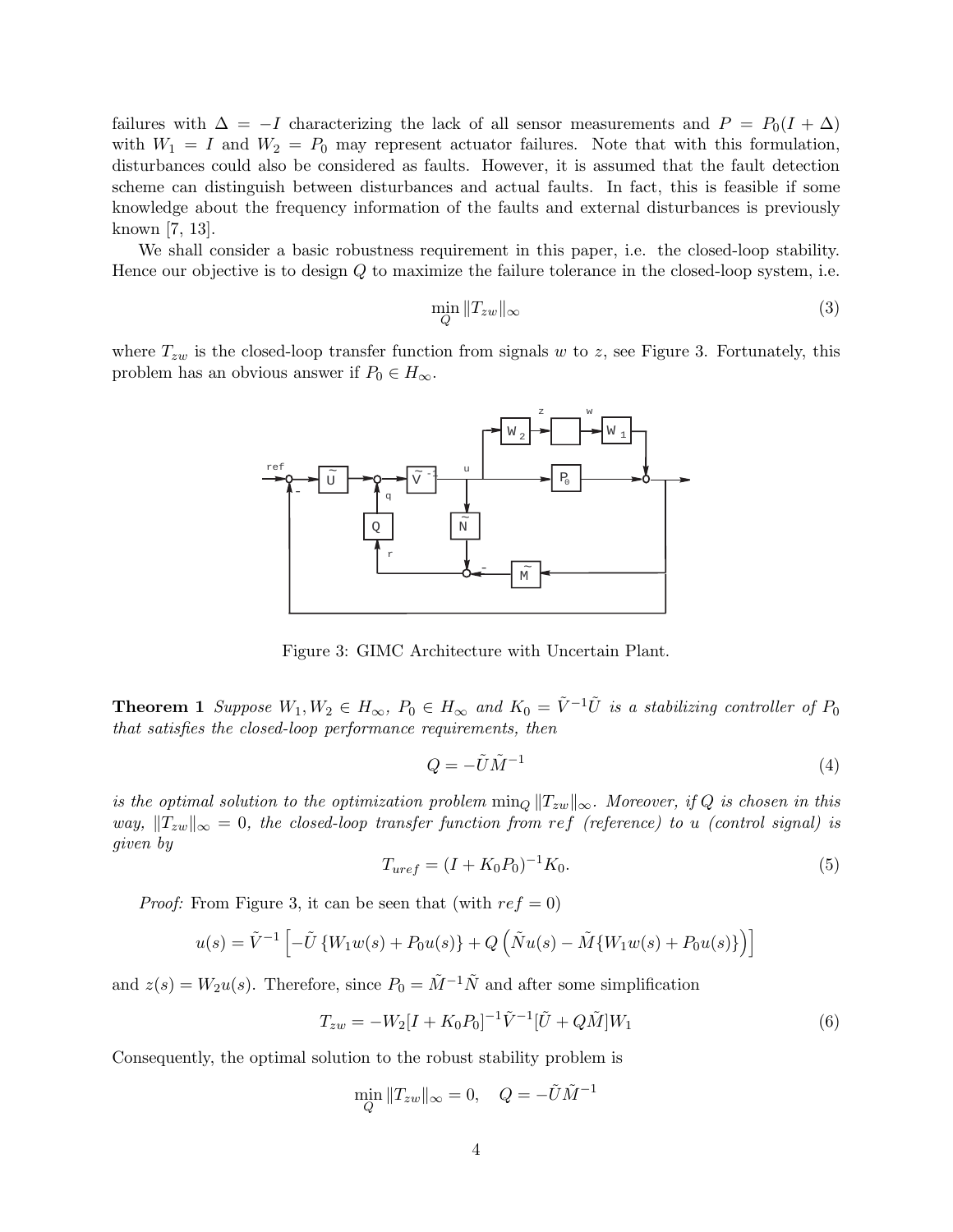since  $\tilde{M}^{-1} \in H_{\infty}$ . Next, note that

$$
u(s) = \tilde{V}^{-1} \left[ \tilde{U} \left( ref(s) - Pu(s) \right) + Q \left( \tilde{N}u(s) - \tilde{M}Pu(s) \right) \right]
$$

with  $Q = -\tilde{U}\tilde{M}^{-1}$  and after some calculations and simplifications, we have

$$
u(s) = \tilde{V}^{-1}\tilde{U}ref(s) - \tilde{V}^{-1}\tilde{U}\tilde{M}^{-1}\tilde{N}u(s)
$$

Therefore,  $T_{uref} = [I + K_0 P_0]^{-1} K_0$  since  $K_0 = \tilde{V}^{-1} \tilde{U}$ .

 $\Box$ 

Thus, if the  $q$  signal is introduced into the closed-loop, the control system is equivalent to running in an open loop with a reference  $ref$  and an open-loop controller  $K = [I + K_0 P_0]^{-1} K_0$ . Of course, this will not be the case if additional performance criteria are included in the  $H_{\infty}$  design.

On the other hand, if the plant  $P_0$  is not stable, then a weighted  $H_{\infty}$  approximation has to be solved, as it is seen from (6). Moreover, this problem can be put in an LFT framework, as seen in Figure 4, with the generalized plant G given by

$$
G = \begin{bmatrix} -W_2 SK_0 W_1 & W_2 S \tilde{V}^{-1} \\ -\tilde{M} W_1 & 0 \end{bmatrix}
$$
\n(7)

where  $S = (I + K_0 P_0)^{-1}$ . Hence, Q is chosen according to

$$
\gamma = \min_{Q} \|\mathcal{F}_l(G, Q)\|_{\infty} \tag{8}
$$

and internal stability is guaranteed if  $\|\Delta\|_{\infty} < 1/\gamma$ . Alternatively, if an output uncertainty (sensor fault) is considered for the unstable plant  $P_0$ , i.e.  $P = (I + \Delta)P_0$ . The generalized plant G will now be given by

$$
G = \begin{bmatrix} -\tilde{S}P_0K_0 & \tilde{S}P_0\tilde{V}^{-1} \\ -\tilde{M} & 0 \end{bmatrix}
$$
 (9)

where  $\tilde{S} = (I + P_0 K_0)^{-1}$ . Note that in this case  $\gamma \ge 1$  since this will represent that the maximum tolerable uncertainty is always  $\|\Delta\|_{\infty}$  < 1. Otherwise, the uncertainty could take the value  $\Delta = -I$ (sensors outage) and the closed-loop will become unstable.



Figure 4: Generalized linear fractional transformation.

We want to point out that it may not always be desirable to have the compensation signal q active all the time if  $P_0$  is stable and the controller Q in Theorem 1 is used. This is because in this case the control system will operate in an open-loop fashion with an equivalent open-loop controller  $[I + K_0 P_0]^{-1} K_0$  and the system performance has no tolerance to disturbances and model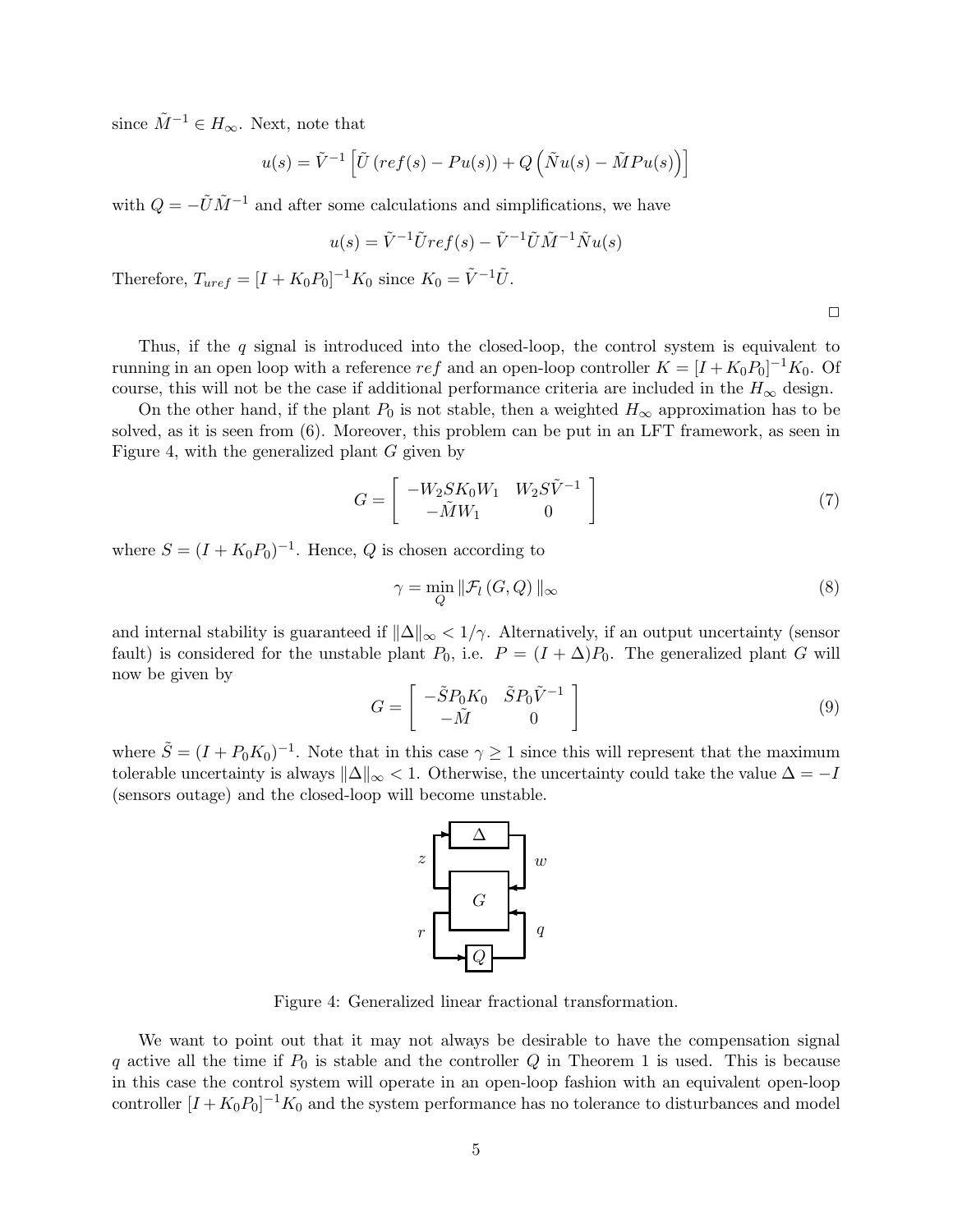mismatches. Consequently, it is recommended to adopt the controller structure in Figure 2 where the compensation signal  $q$  is introduced only when a sensor failure is detected.

It is important to mention that with the configuration of Figure 2, the closed-loop system is not linear time-invariant anymore. So, it is natural to ask about the stability of the overall closedloop with this scheme. However, note that once a fault is detected, the switch is activated and the compensation signal  $q$  enters into the system and remains active until the proper sensor replacement is done. Consequently, the switching is performed only once during the system operation. Thus, the signal q is not continuously switched on and off. Therefore, if there exists a  $\Delta \in H_{\infty}$  such that  $T_{yr} \notin H_{\infty}$ , after the fault is detected and q is activated, the closed-loop will be stable again if  $P_0 \in H_\infty$  and Q is selected according to (4). For  $P_0 \notin H_\infty$ , the closed-loop stability is again recovered if  $\|\Delta\|_{\infty} < 1/\gamma$  and Q satisfies (8).

# **4 Experiment Description**

The fault tolerant structure will now be tested in a MIMO gyroscope experiment. The plant, shown in Figure 5, consists of a high inertia brass rotor suspended in an assembly with four angular degrees of freedom. The rotor spin torque is provided by a DC motor (motor  $\#1$ ). The first transverse gimbal assembly (body C) is driven by another DC motor (motor  $\#2$ ) to effect motion about axis 2. Both motors have restrictions on rotation rates to commands change, which are represented by saturations of  $\pm 10V$  in their input voltages. In this paper, we shall consider a special case where



Figure 5: A gyroscope system.

the gimbal axis 3 is locked so that bodies A and B become one rigid body. The resulting plant is useful for demonstrations of gyroscopic torque action where the position and rate,  $q_4$  and  $\omega_4$ , may be controlled by rotating gimbal  $\#2$ ,  $q_2$ , while the rotor is spinning. Taking the coordinate frame definition from Figure 5, a nonlinear model can be obtained. A linearized version around the origin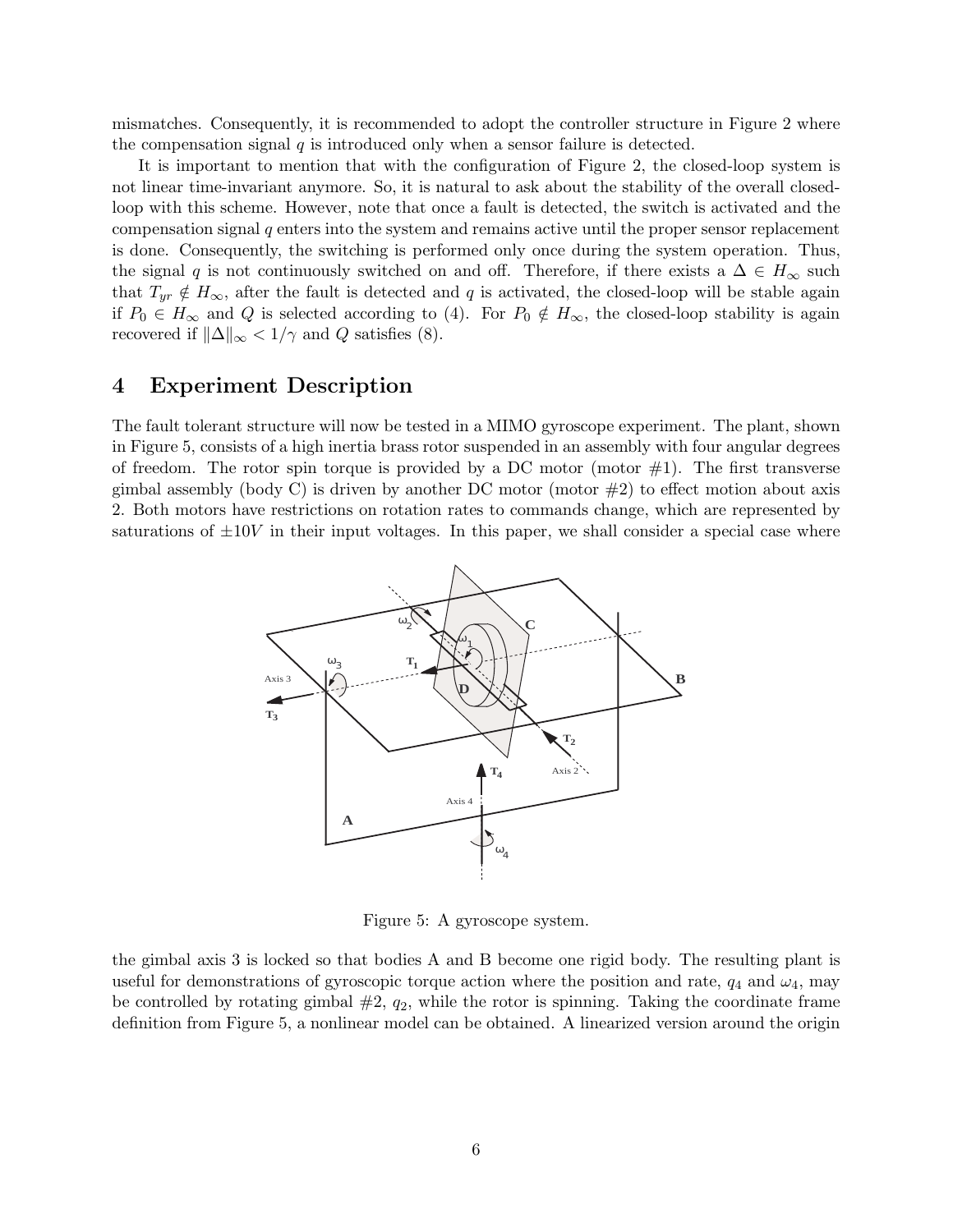can be derived as follows:

$$
\dot{\mathbf{x}} = \begin{bmatrix} 0 & 0 & 1 \\ 0 & 0 & \frac{J_D \Omega}{I_C + I_D} \\ 0 & \frac{-J_D \Omega}{I_D + K_A + K_B + K_C} & 0 \end{bmatrix} \mathbf{x} + \begin{bmatrix} 0 \\ \frac{1}{I_D + I_C} \\ 0 \end{bmatrix} T_2
$$

$$
\begin{bmatrix} q_2 \\ q_4 \end{bmatrix} = \begin{bmatrix} 0 & 0 & \frac{I_D + K_A + K_B + K_C}{-J_D \Omega} \\ 1 & 0 & 0 \end{bmatrix} \mathbf{x}
$$
(10)

where  $\Omega$  is the spin speed of the rotor disk (body D),  $T_2$  is the torque applied through motor 2, and  $I_x, J_x, K_x$  ( $x = A, B, C$  and D) are the scalar moments of inertia about the  $i^{th}$  ( $i=1,2,3$ ) direction respectively in bodies A,B,C and D. Note that this model is valid only for small displacements around the operating point.

#### **5 Controller Design**

Following the procedure outlined previously, first a nominal controller  $K_0$  is obtained using (10) as a plant model. Hence, the nominal plant  $P_0$  is given by

$$
P_0 = \frac{1}{s(s^2 + 389.2)} \begin{bmatrix} 10.33s \\ -38.69 \end{bmatrix}
$$
 (11)

where the open-loop poles are located at 0 and  $\pm 19.729j$ . Hence  $P_0$  has all its poles on the imaginary axis. Consequently,  $P_0 \notin H_\infty$ . A high-gain observer-based controller is designed such that the closed-loop poles are located at

$$
State\,\,Feedback\left\{\begin{array}{cc} -10 \pm 40j \\ -30 \end{array}\right.\quad Observe\,\left\{\begin{array}{c} -35 \\ -36 \\ -37 \end{array}\right.
$$

This controller results in a fairly fast response with a small overshoot while keeping the controlling voltage between the limits of the saturation. In the next step of the GIMC controller design, the robustness controller  $Q$  is designed to tolerate sensor faults as presented in  $(1)$ . In this way, sensor faults are modeled by uncertainty in the output signal. This uncertainty representation can also be viewed as output multiplicative uncertainty. Next, the system is put in the standard LFT framework by using  $(9)$ . Consequently, Q is chosen according with the following optimization criterion (robust-stabilization)  $\gamma = \min_Q ||\mathcal{F}_l(G,Q)||_{\infty}$ .

As a result, the optimization scheme gives a controller Q with  $\gamma = 1.0$ , this value is expected since this represents that the complete sensors outage cannot be tolerated. For comparison an  $H_{\infty}$ controller is designed based also on measurement uncertainty. However, in order to make the  $H_{\infty}$ formulation well-posed, a small penalty  $\epsilon$  is imposed on the control signal. Thus, the following optimization problem is formulated

$$
\gamma = \min_{K_{\infty}} ||\mathcal{F}_l(G, K_{\infty})||_{\infty} \quad \text{where} \quad G = \begin{bmatrix} 0 & P_0 \\ 0 & \epsilon \\ I & P_0 \end{bmatrix}
$$

Like in the GIMC controller, the resulting  $H_{\infty}$  controller  $K_{\infty}(s)$  gives again  $\gamma = 1.0$ . Finally, the performance of the three controllers  $K_0, K_\infty$  and  $GIMC$  are investigated. In this feedback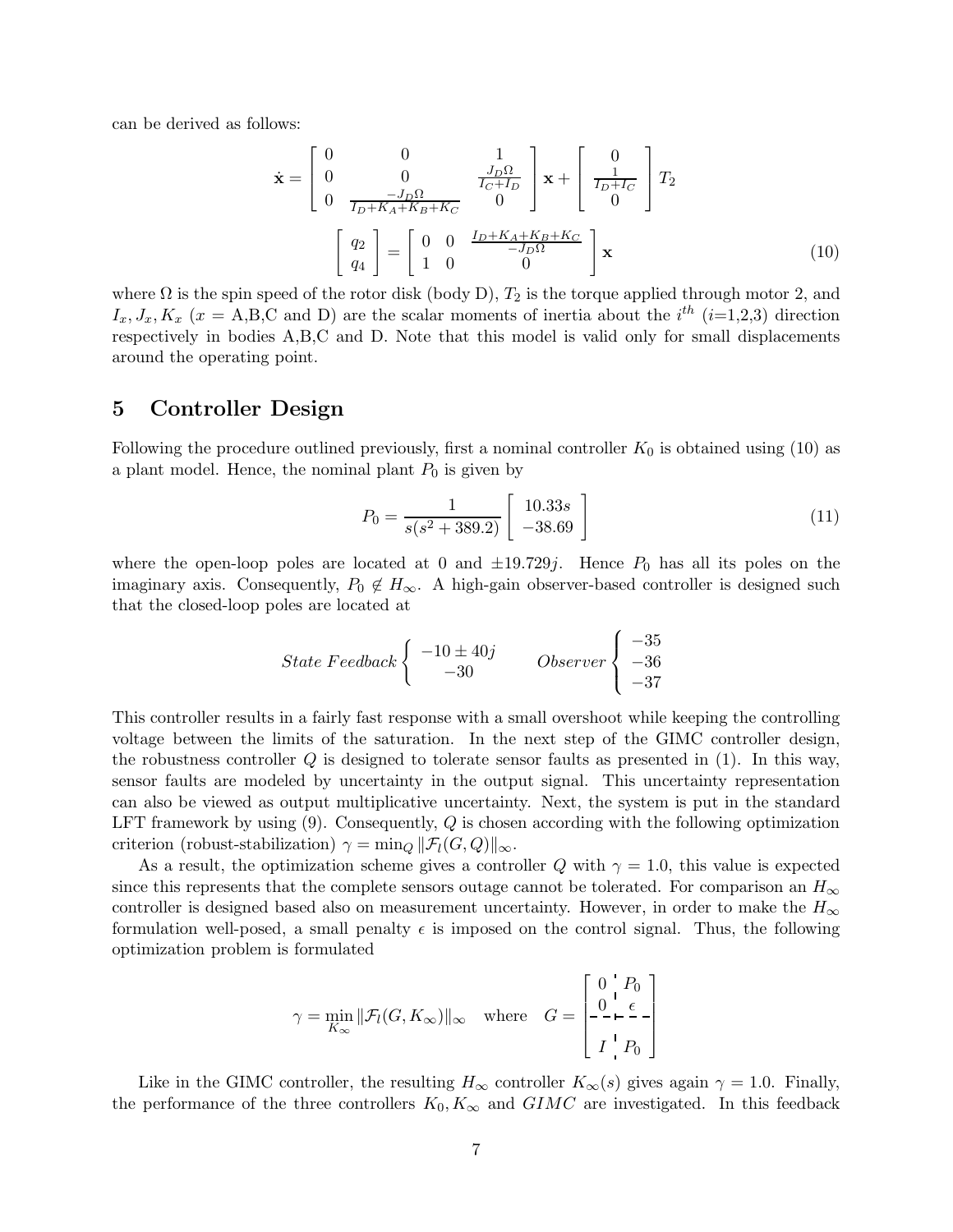

Figure 6: Simulation with sensor fault at 8 sec.

configuration, there are two sensor measurements  $q_2$  and  $q_4$  (Axes 2 and 4). We consider the case when there is a sensor outage of Axis 2, i.e

$$
\hat{q}_2(t) = \begin{cases} q_2(t) & t < t_0 \\ 0 & t \ge t_0 \end{cases}
$$

where  $\hat{q}_2(t)$  represents the measurement,  $q_2(t)$  the true reading and  $t_0$  the failure time. Thus, the simulation of the response to a square wave reference signal is computed with sensor fault in Axis  $2 (q_2)$  at  $t_0 = 8$  sec as shown in Figure 6.

From these plots, it is seen that the system with the nominal controller becomes unstable in the event of sensor fault. On the other hand, the systems with  $H_{\infty}$  and  $GIMC$  controllers remain stable. It can also be seen that the system response with the  $H_{\infty}$  controller is not clearly affected by the sensor fault, but the drawback is its slow response. As expected, the system with the GIMC controller keeps the performance of the nominal controller in the case of no fault, but in the case of fault, it still maintains stability with reasonable tracking.

In addition, these controllers are also tested experimentally. The responses to a square wave command signal (without fault) are shown in Figure 7. The results present a peculiar behavior of the experimental configuration. While the rotor is spinning, the control signal applies an input voltage to motor #2 in order to rotate this gimbal, which produces a corresponding angular velocity in the gimbal  $\#4$  ( $q_4$ ) direction. But due to friction mainly, small displacements of gimbal  $\#2$  ( $q_2$ ) do not produce any motion in Axis 4. This behavior could be characterized by a dead-zone nonlinearity, but it is more complicated than that. Because, it is not coming from the dc-motor characteristics, instead it is related to interactions among gyroscope components. Consequently, the  $H_{\infty}$  controller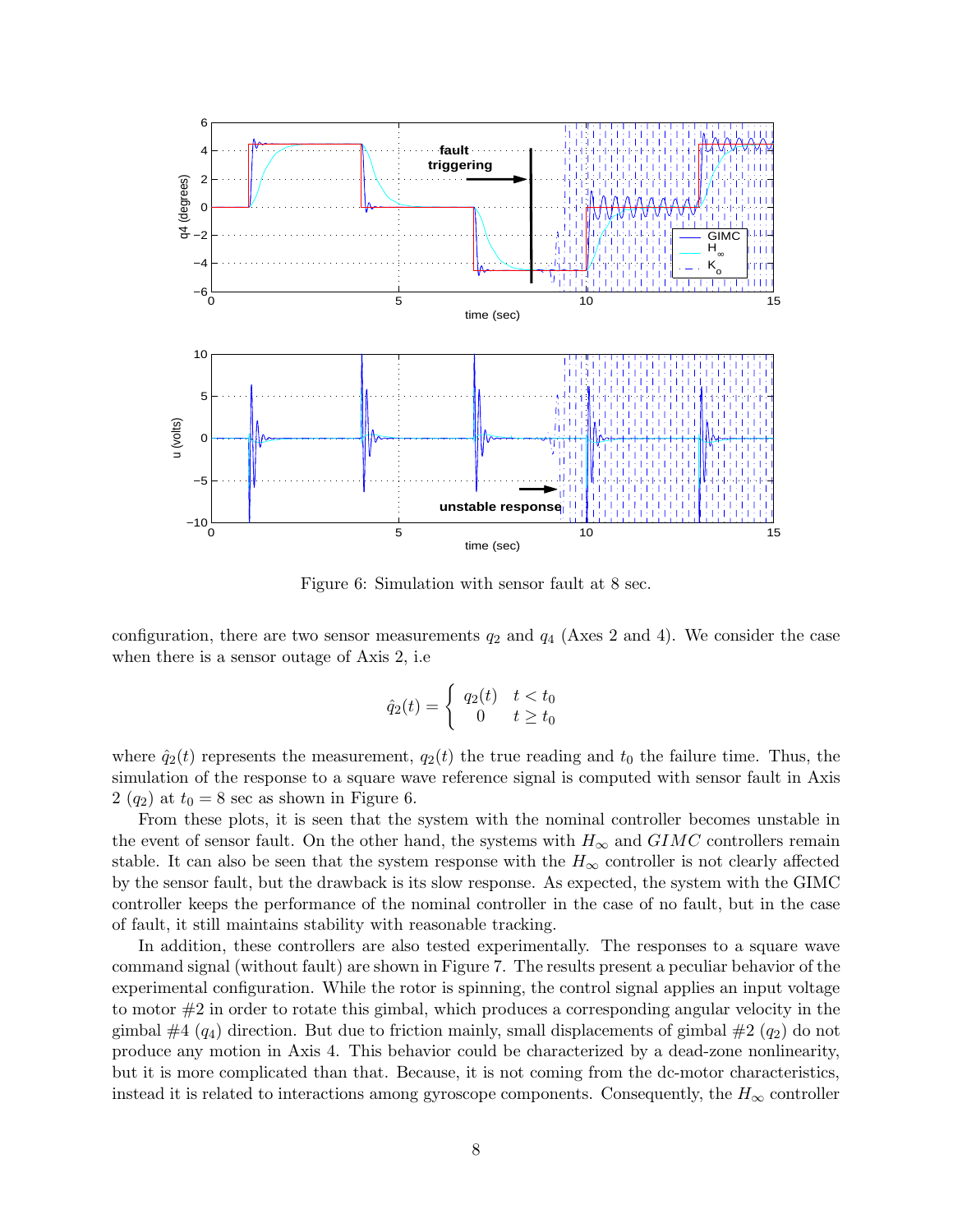

Figure 7: Experimental responses without fault.



Figure 8: Experimental response with sensor fault at 2.2 sec.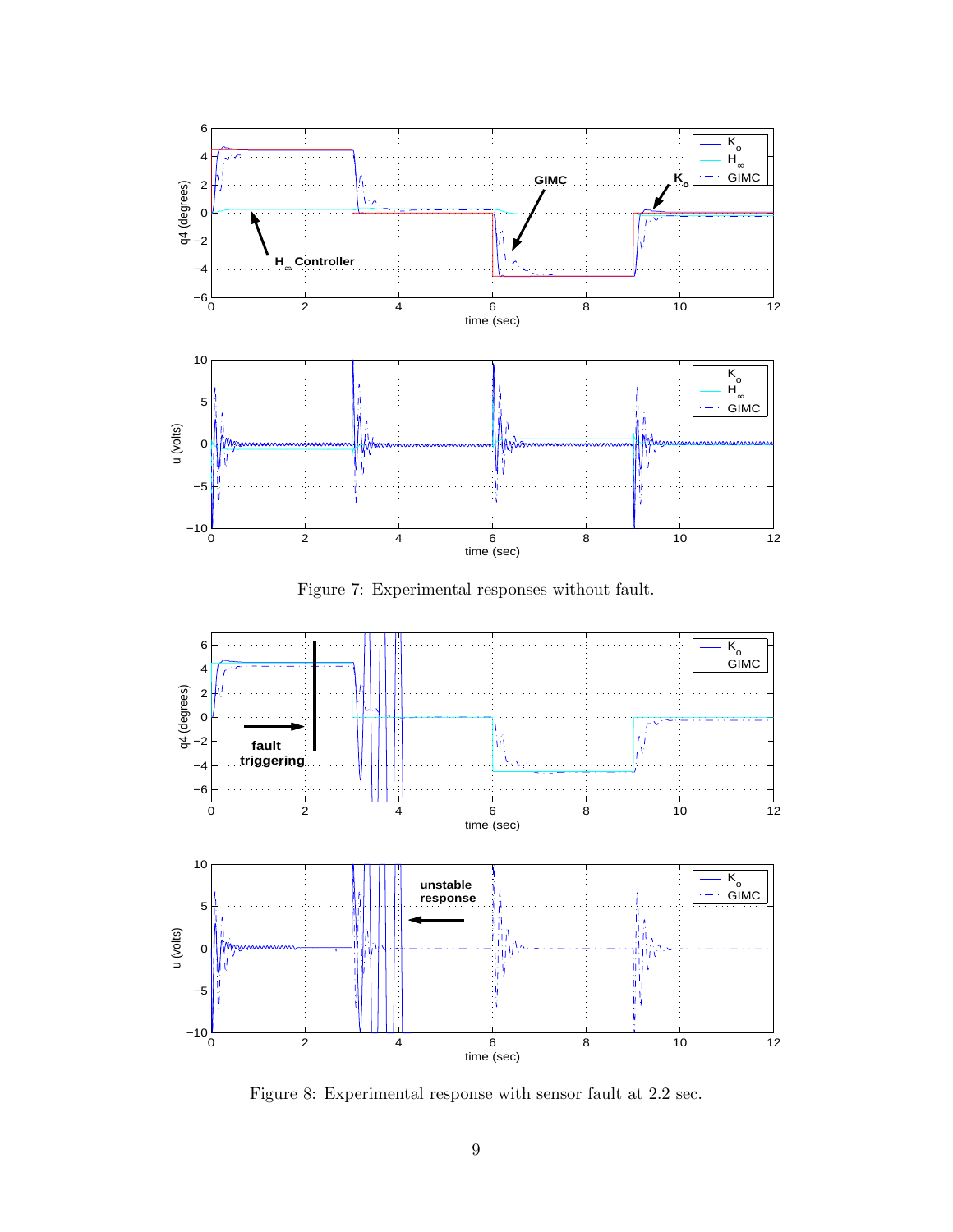response is drastically affected, since almost no movement in the Axis 4 direction is detected, producing a useless controller.

Meanwhile, the experimental response of the nominal controller  $K_0$  is not much different from the simulation due to the high gain of this controller. On the other hand, the response with the GIMC controller is affected since there is large error between the model and true system. Nevertheless, the system with this controller still maintains good tracking.

Finally, the experimental response with fault in Axis 2  $(q_2)$  sensor is tested. The fault is programmed at 2.2 seconds, i.e. the reading from that sensor is switched off after 2.2 seconds. No external disturbances are considered during testing. The results are shown in Figure 8. The plot shows how the nominal controller  $K_0$  immediately produces an unstable response, as predicted by simulation. Now, the real advantage of the GIMC architecture is obvious: even in the case of sensor fault (outage) the tracking capabilities are not significantly affected. After the sensor fault, q tries to compensate the nominal control signal  $\hat{u}$  to preserve stability and to keep the tracking response.



Figure 9: Experimental response: switching on the robustness signal  $q$  after detecting sensor failure (6 sec.).

Now, the idea proposed in Figure 2 is followed. Thus, the robustness loop is switched on only in the case of a sensor failure. The failure condition is then detected by monitoring the signal  $r$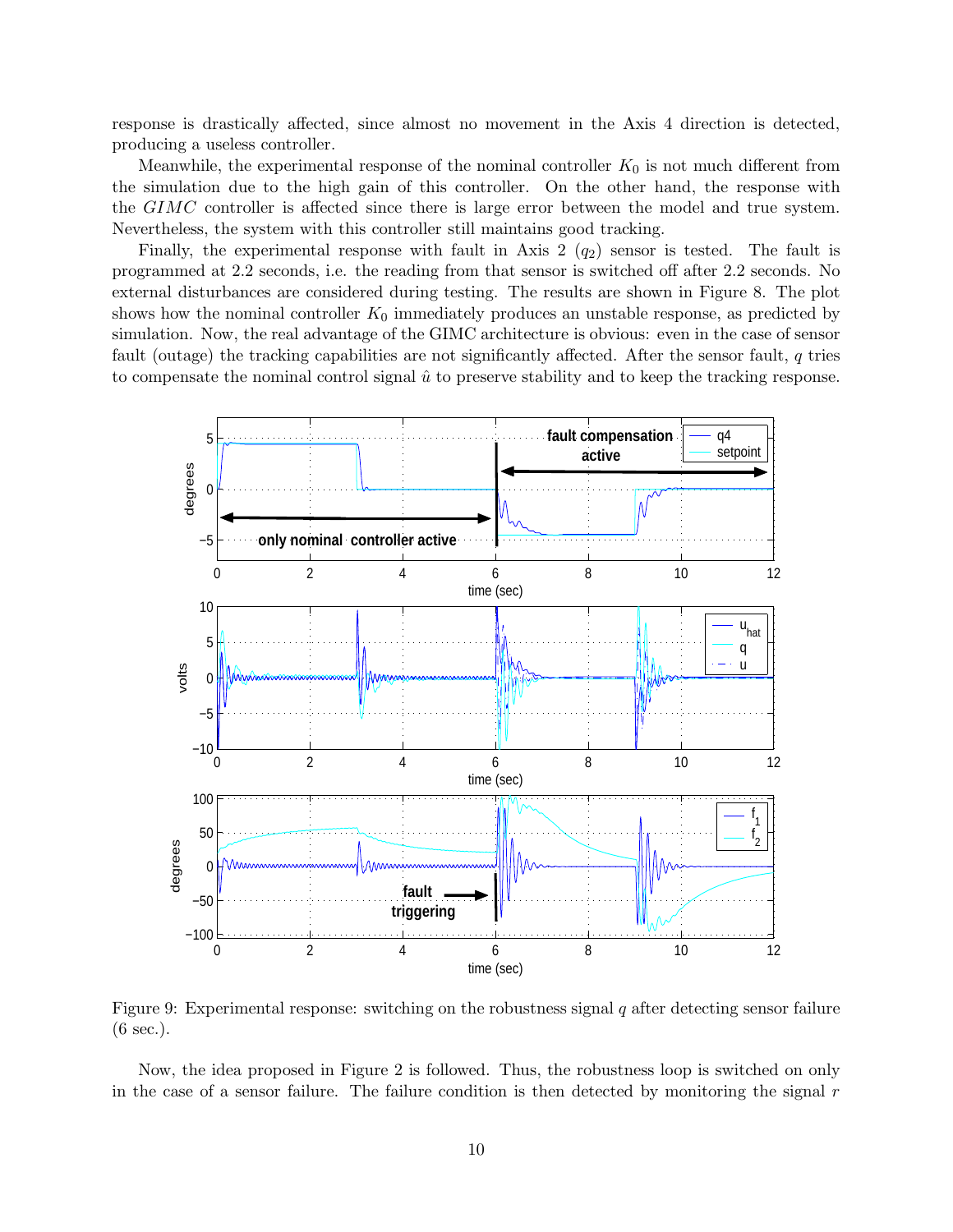(residual). However, it is needed to choose an strategy to detect a sensor failure from the residual r. The following simple approach is chosen since external disturbances are not considered, check the standard behavior of this signal for no-failure case and set a threshold value such that if  $r$  goes above it the signal  $q$  is activated. The approach taken is by no means the most efficient way to detect the sensor failure, specially if external disturbances are considered. Other approaches like monitoring the statistics of  $r$  could lead to a more efficient detection. However, only the overall application is intended to be illustrated here. Nevertheless, if external disturbances are considered to influence the system, a detection strategy based on the norm of a weighted residual  $\hat{r}$  over a finite period of time  $T$  [17] can be adopted, i.e.

$$
J = \|\hat{r}(t)\|_{2,t,T} = \sqrt{\int_{t-T}^{t} \hat{r}^T(\tau)\hat{r}(\tau)d\tau} > J_{th}
$$
\n(12)

where  $\hat{r}(s) = R(s) \left[ \tilde{N}u(s) - \tilde{M}y(s) \right], J_{th}$  is a threshold value to prevent false triggering, and  $R(s)$ is a filter chosen to maximize the sensitivity to faults and minimize the effect of disturbances [7].

The fault-tolerant approach is tested in the experimental setup with failure of Axis  $2(q_2)$ , sensor outage, after 6 sec as shown in Figure 9. From this plot, it is clear that the controller is able to stabilize the system and achieve good performance even after the failure. Thus, the performance of the GIMC architecture is drastically improved since there is no sacrifice of performance for robustness before the fault.

# **6 Conclusion**

The motivation of this work has been to present how the GIMC architecture can be adopted to the fault tolerant control problem in MIMO (Multi-Input Multi-Output) systems. The GIMC architecture is motivated from  $H_{\infty}$  design and this particular configuration has appealing characteristics for fault-tolerant control. The advantage of this new architecture over standard control is successfully demonstrated on a SITO (Single-Input Two-Output) configuration of a gyroscope system. The classical  $H_{\infty}$  based controller has shown to be useless in our experiment due to unmodeled nonlinearities in the system. Hence, the GIMC controller is presented as an extension of the  $H_{\infty}$ technique that overcome the conservativeness of the latter one. Moreover, from the analysis of the properties of the signals in the GIMC architecture, it is possible to derive a reconfigurable control strategy that keeps the nominal performance for no-sensor failure and maintains stability and good tracking in case of a sensor fault in our system.

## **References**

- [1] S. Altug, M.Y. Chow, H.J. Trussell, "Fuzzy Inference Systems Implemented on Neural Architectures for Motor Fault Detection and Diagnosis," IEEE Transactions on Industrial Electronics, Vol. 46, No. 6, pp. 1063-1079, 1999.
- [2] J. Chen and R.J. Patton, Robust Model-Based Fault Diagnosis for Dynamic Systems, Kluwer Academic Publishers, 1999.
- [3] L.H. Chiang, E.L. Russell and R.D. Braatz, Fault Detection and Diagnosis in Industrial Systems, Springer-Verlag London Limited, 2001.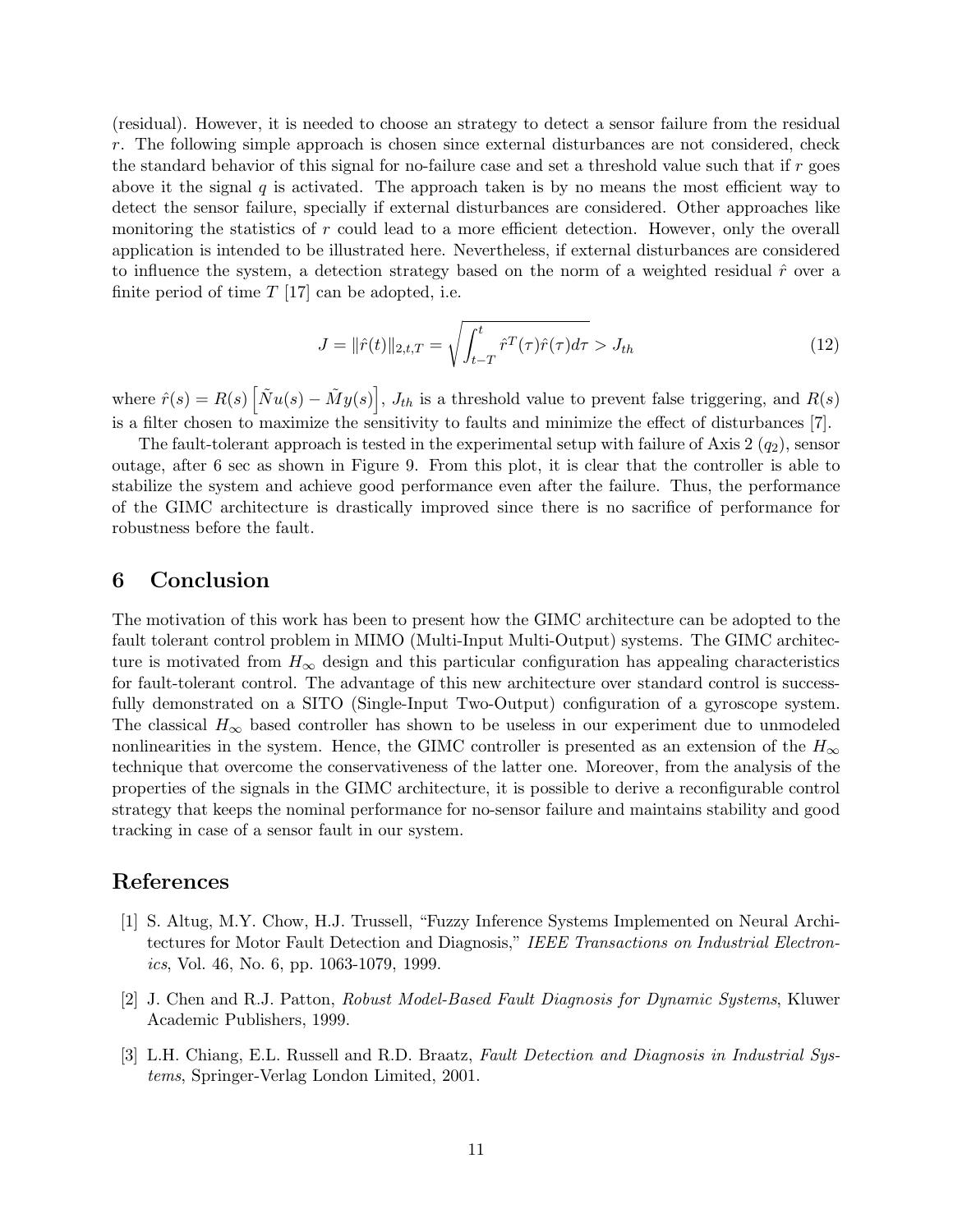- [4] E.G. Collins Jr. and T. Song, "Robust  $H_{\infty}$  Estimation and Fault Detection of Uncertain Dynamic Systems," Journal of Guidance, Control and Dynamics, Vol. 23, No. 5, pp. 857-864, 2000.
- [5] C. De Persis and A. Isidori, "A Geometric Approach to Nonlinear Fault Detection and Isolation," IEEE Transactions on Automatic Control, vol. 46, No. 6, pp. 853-865, 2001.
- [6] L. Dinca, T. Aldemir and G. Rizzoni, "A Model-Based Probabilistic Approach for Fault Detection and Identification with Application to the Diagnosis of Automotive Engines," IEEE Transactions on Automatic Control, Vol. 44, No. 11, pp. 2200-2205, 1999.
- [7] X. Ding, L. Guo and P.M. Frank, "A Frequency Domain Approach to Fault Detection of Uncertain Dynamic Systems", Proceedings of the 32nd Conference on Decision and Control, pp. 1722-1727, San Antonio, Texas, December 1993.
- [8] H. Hammouri, M. Kinnaert and E.H. El Yaagoubi, "Observer-Based Approach to Fault Detection and Isolation for Nonlinear Systems," IEEE Transactions on Automatic Control, Vol. 44, No. 10, pp. 1879-1884, 1999.
- [9] S.H. Huang, J. Lam, G. Yang, and S. Zhang, "Fault Tolerant Decentralized  $H_{\infty}$  Control for Symmetric Composite Systems," IEEE Transactions on Automatic Control, Vol. 44, No. 11, pp. 2108-2114, 1999.
- [10] D. Kim and Y. Kim, "Robust Variable Structure Controller Design for Fault Tolerant Flight Control," Journal of Guidance, Control and Dynamics, Vol. 23, No. 3, pp. 430-437, 2000.
- [11] H. Noura, D. Sauter, F. Hamelin and D. Theilliol, "Fault-Tolerant Control in Dynamic Systems: Application to a Winding Machine," IEEE Control Systems Magazine, Vol. 20, No. 1, pp. 33-49, 2000.
- [12] Z. Qiu and J. Gertler, "Robust FDI Systems and  $H_{\infty}$  Optimization," Proceedings of the 32nd Conference on Decision and Control, pp. 1710-1715, San Antonio, Texas, December 1993.
- [13] D. Sauter and F. Hamelin,"Frequency-Domain Optimization for Robust Fault Detection and Isolation in Dynamic Systems," IEEE Transactions on Automatic Control, Vol. 44, No. 4, pp. 878-882, 1999.
- [14] L.C. Shen, S.K. Chang and P.L. Hsu, "Robust Fault Detection and Isolation with Unstructured Uncertainty Using Eigenstructure Assignment," Journal of Guidance, Control and Dynamics, Vol. 21, No. 1, pp. 50-57, 1998.
- [15] G. Tao, S. Chen and S.M. Joshi, "An Adaptive Actuator Failure Compensation Controller Using Output Feedback," IEEE Transactions on Automatic Control, Vol. 47, No. 3, pp. 506- 511, 2002.
- [16] Z. Yang and J. Stoustrup, "Robust Reconfigurable Control for Parametric and Additive Faults with FDI Uncertainties," *Proceedings of the 39th Conference on Decision and Control*, Sydney, Australia, December 2000.
- [17] H. Ye, S.X. Ding and G. Wang, "Integrated Design for Fault detection Systems in Time-Frequency Domain," IEEE Transactions on Automatic Control , Vol. 47, No. 2, pp. 384-390, 2002.